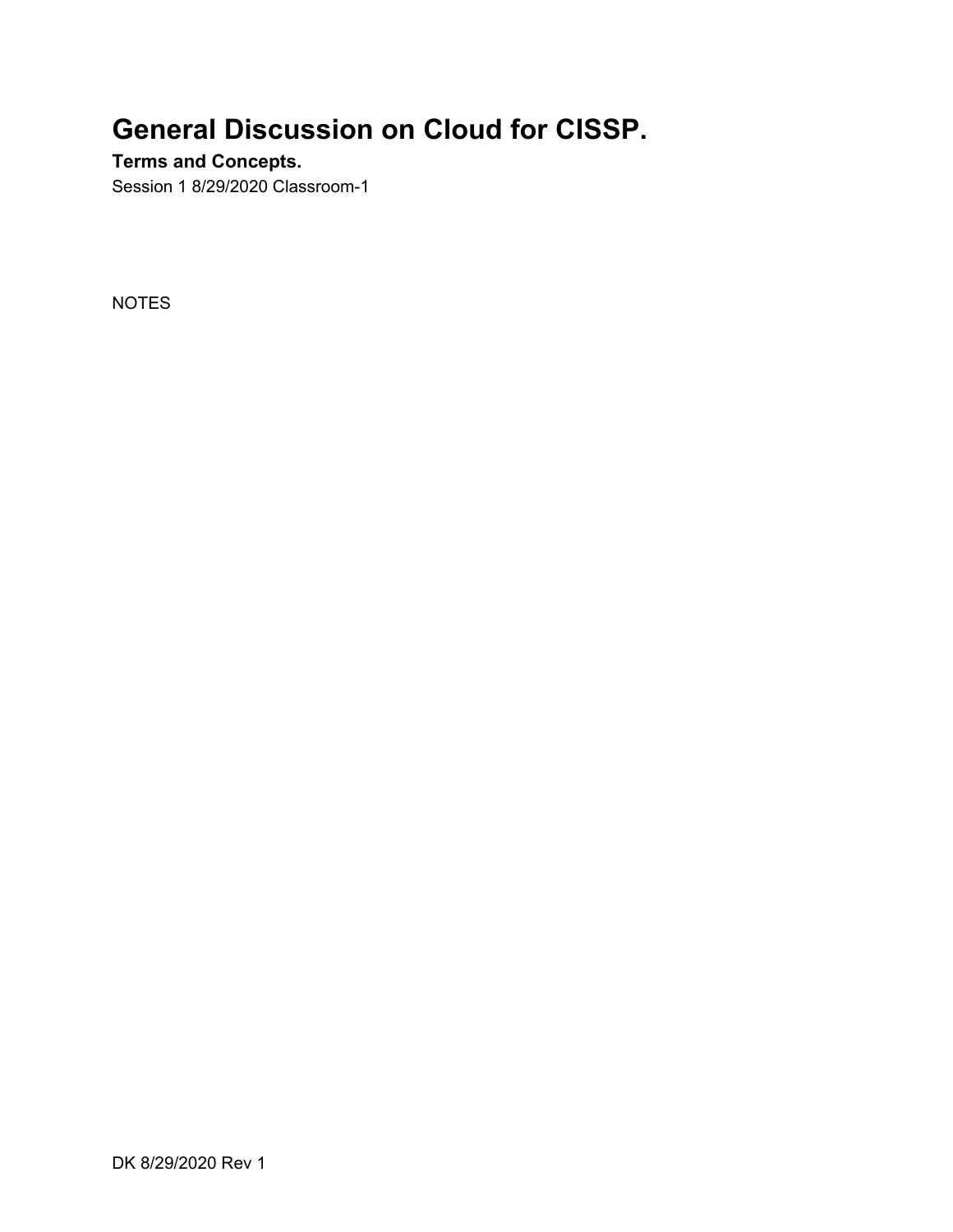# **NIST Identifies 5 Characteristics**

**On Demand - Self Service** - A customer can provision conveniently the required run time, server time and storage.

**Broad Network Access** - The system provides capabilities to be easily accessed through various network interfaces and devices.

**Resource Pooling** - Multiple resources are pooled to provide services to multiple customers in a multi-tenant model. Resources include storage, memory, network bandwidth etc.

**Rapid Elasticity** - Being able to scale up or down. Inwards or Outwards.

**Measured Service** - Being able to automatically optimize based on performance indicators or demand.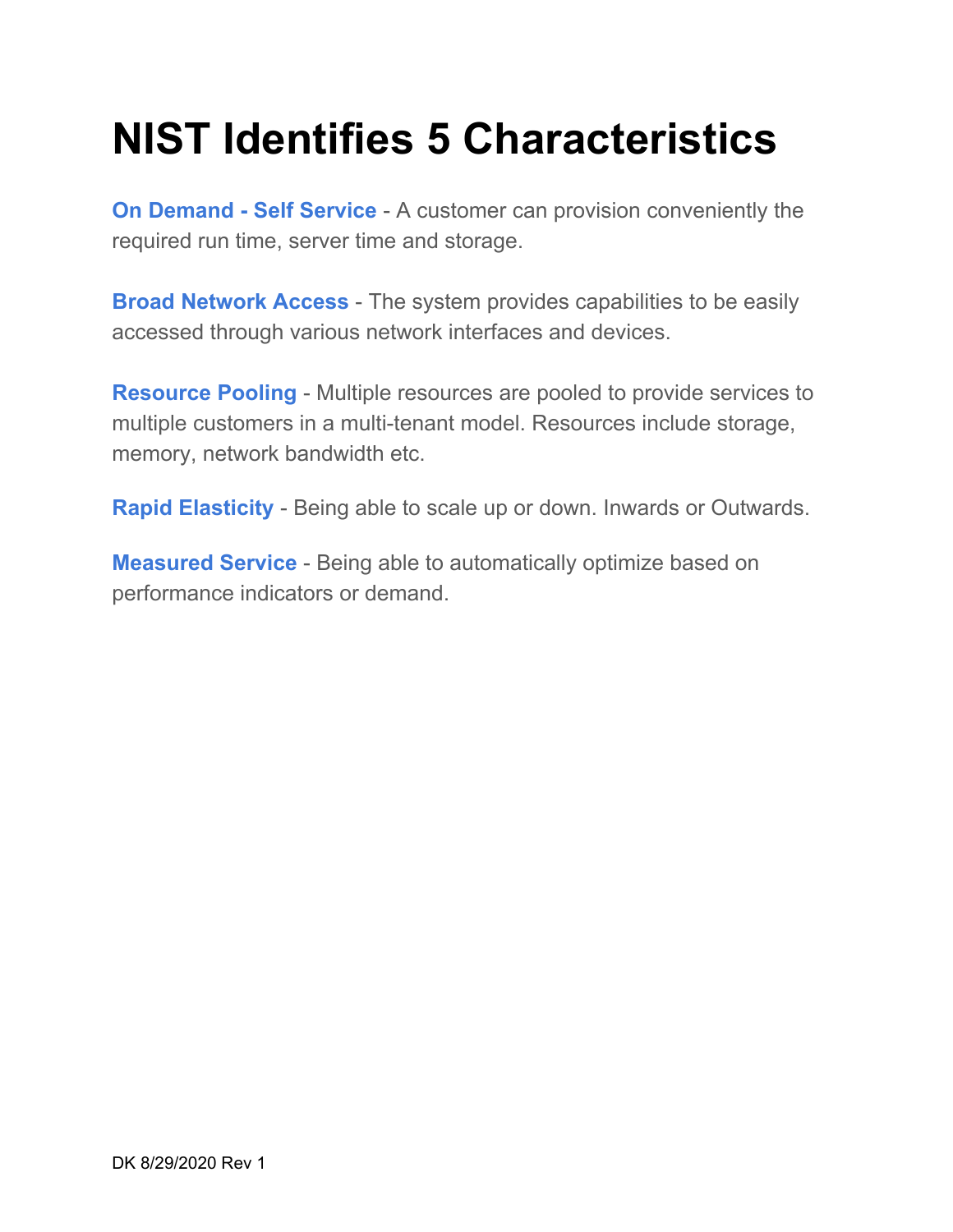## **Modes of Cloud Services**

## ● **Software as a Service (SaaS)**

A method for delivering software applications over the Internet as per the demand and on a subscription basis. SaaS Company helps you host and manage the software application and underlying infrastructure and handle any maintenance (software upgrades and security patching).

## ● **Platform as a Service (PaaS)**

A method that offers to provide an on-demand environment for developing, testing, delivering and managing software applications. It is designed to quickly create web or mobile apps, without worrying about setting up or managing the underlying infrastructure of servers, storage, network and databases needed for development.

## ● **Infrastructure as a Service (IaaS)**

IaaS is the most basic category of cloud computing services that allows you to rent IT infrastructure (servers or VM's) from a cloud provider on a pay-as-you-go basis.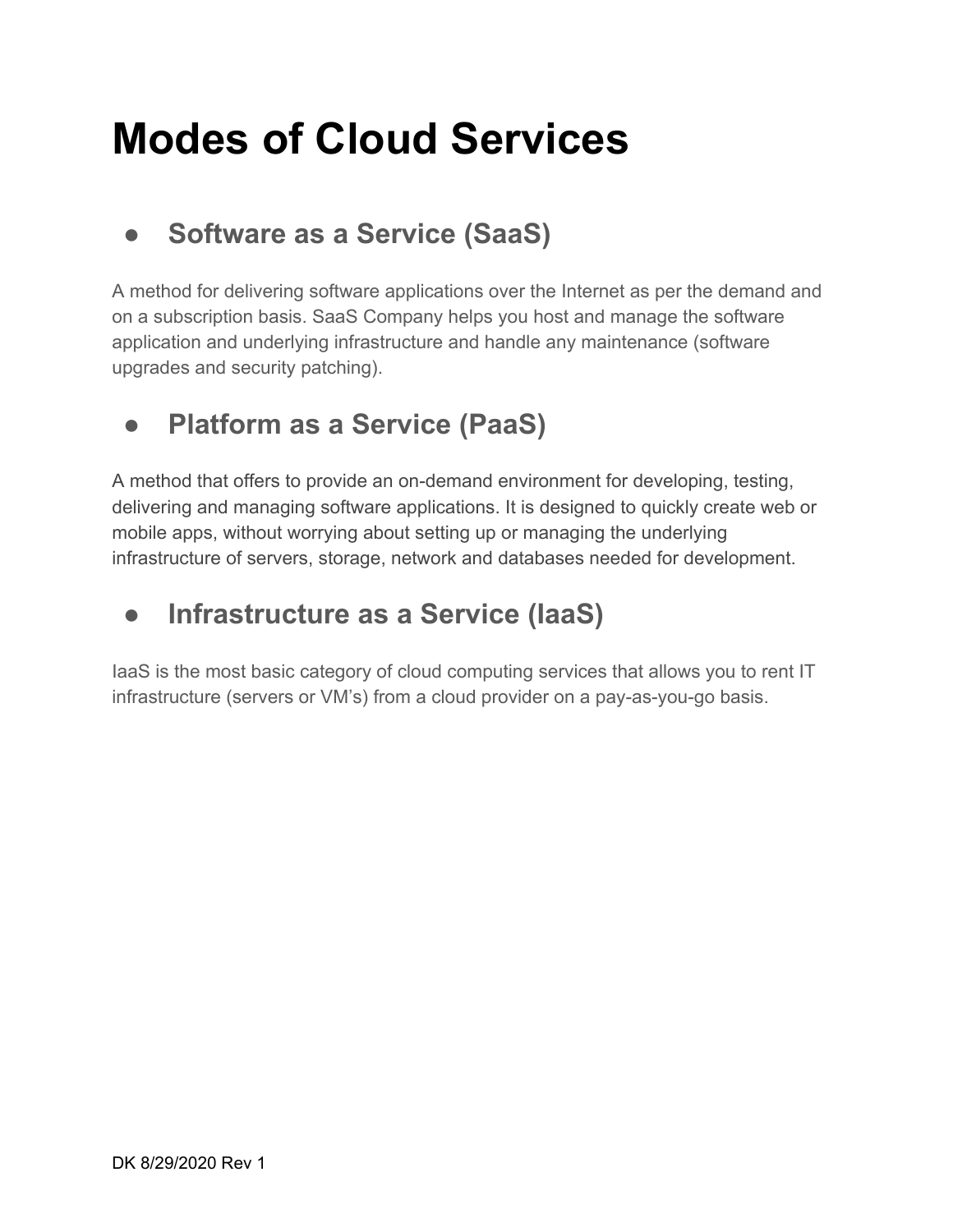## **Cloud Models:**

A cloud deployment model is defined according to where the infrastructure for the deployment resides and who has control over that infrastructure.

### Private Cloud:

A private cloud is typically infrastructure used by a single organization. Such infrastructure may be managed by the organization itself to support various user groups, or it could be managed by a service provider that takes care of it either on-site or off-site.

### Community Cloud:

This deployment model supports multiple organizations sharing computing resources that are part of a community; examples include universities cooperating in certain areas of research, or police departments within a county or state sharing computing resources

### Public Cloud:

As the name suggests, this type of cloud deployment model supports all users who want to make use of a computing resource, such as hardware (OS, CPU, memory, storage) or software (application server, database) on a subscription basis.

### Hybrid Cloud:

In a hybrid cloud, an organization makes use of interconnected private and public cloud infrastructure.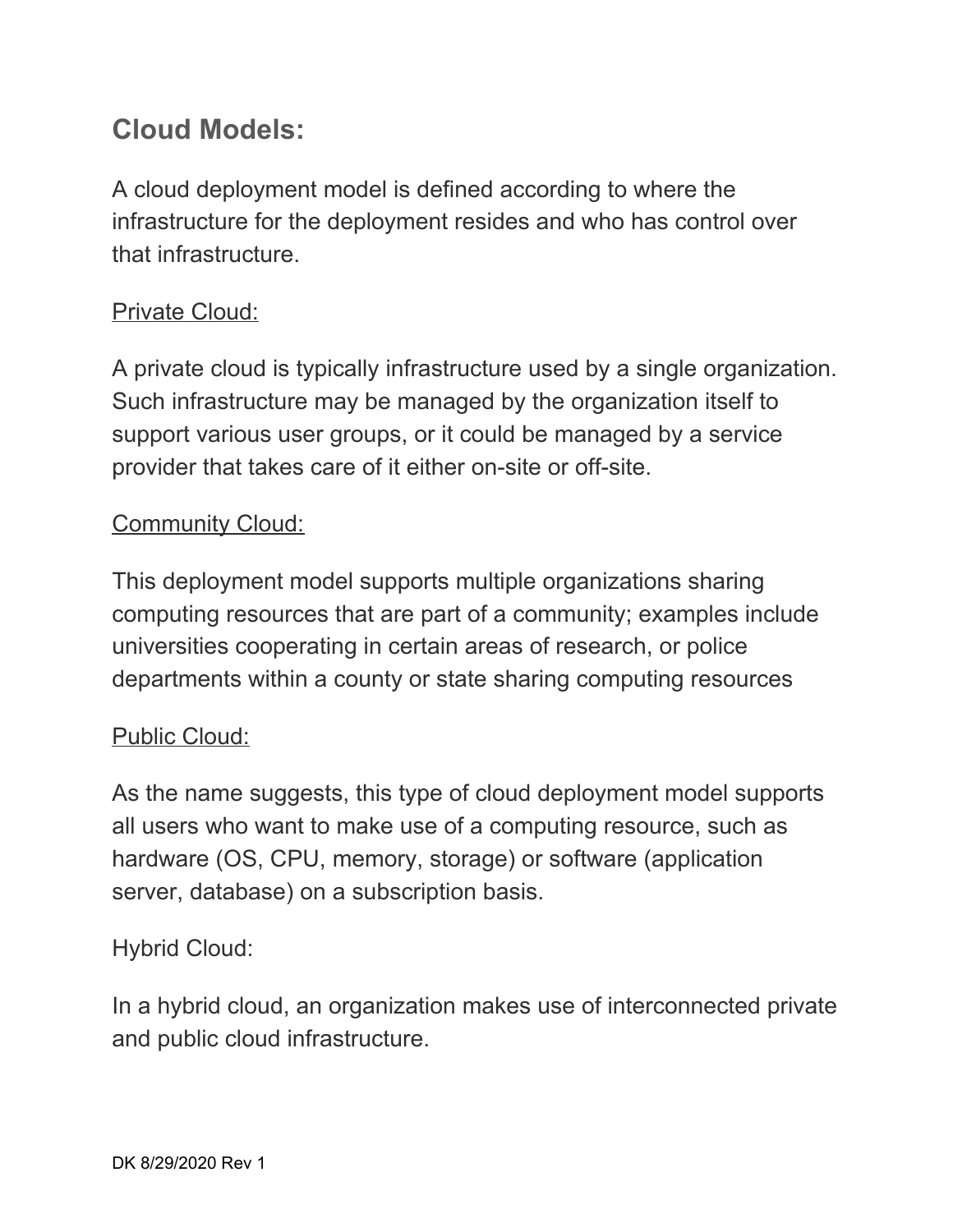### Responsibility:

When an organization runs its own on-premise data centers, control over security is pretty straightforward: it falls solely on the shoulders of internal teams. They are the ones responsible for keeping servers secure, as well as the data stored within them.

In a hybrid or cloud environment, the conversation around security inevitably shifts as a cloud service provider (CSP) enters the picture. While the CSP is responsible for some aspects of security, there is a tendency for customers to "over trust" cloud providers when it comes to securing their data.

So CSPs together with the customers came up with a Shared Responsibility Model.

It's critical to understand the shared responsibility model and which security tasks are handled by the cloud provider and which tasks are handled by you as a customer.

Shared Responsibility Model

Reference to AWS Shared Responsibility model: <https://aws.amazon.com/compliance/shared-responsibility-model/>

Azure Shared Responsibility model:

[https://docs.microsoft.com/en-us/azure/security/fundamentals/shared-r](https://docs.microsoft.com/en-us/azure/security/fundamentals/shared-responsibility) **[esponsibility](https://docs.microsoft.com/en-us/azure/security/fundamentals/shared-responsibility)**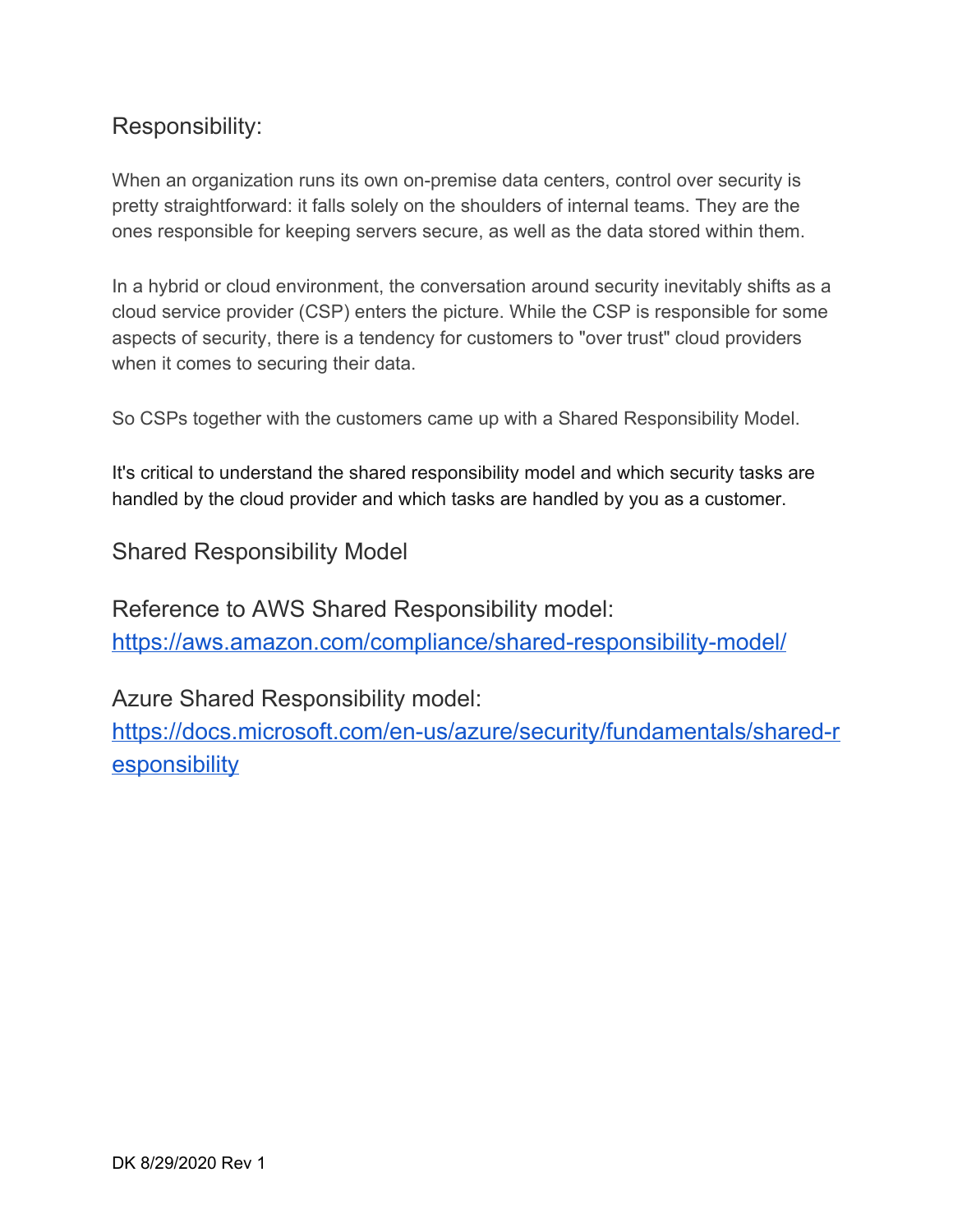**Cloud service delivery models:** The three basic types are SaaS, IaaS, and PaaS

**Cloud deployment models:** The four basic types are Public, Private, Community, and Hybrid

#### **Essential Characteristics of Cloud:**

- Resource pooling. Multiple customers
- On-demand self-service. Unilateral provisioning
- Broad network access. Network and client
- Rapid elasticity. Speedy provisioning and deprovisioning
- Measured Service. Pay per use